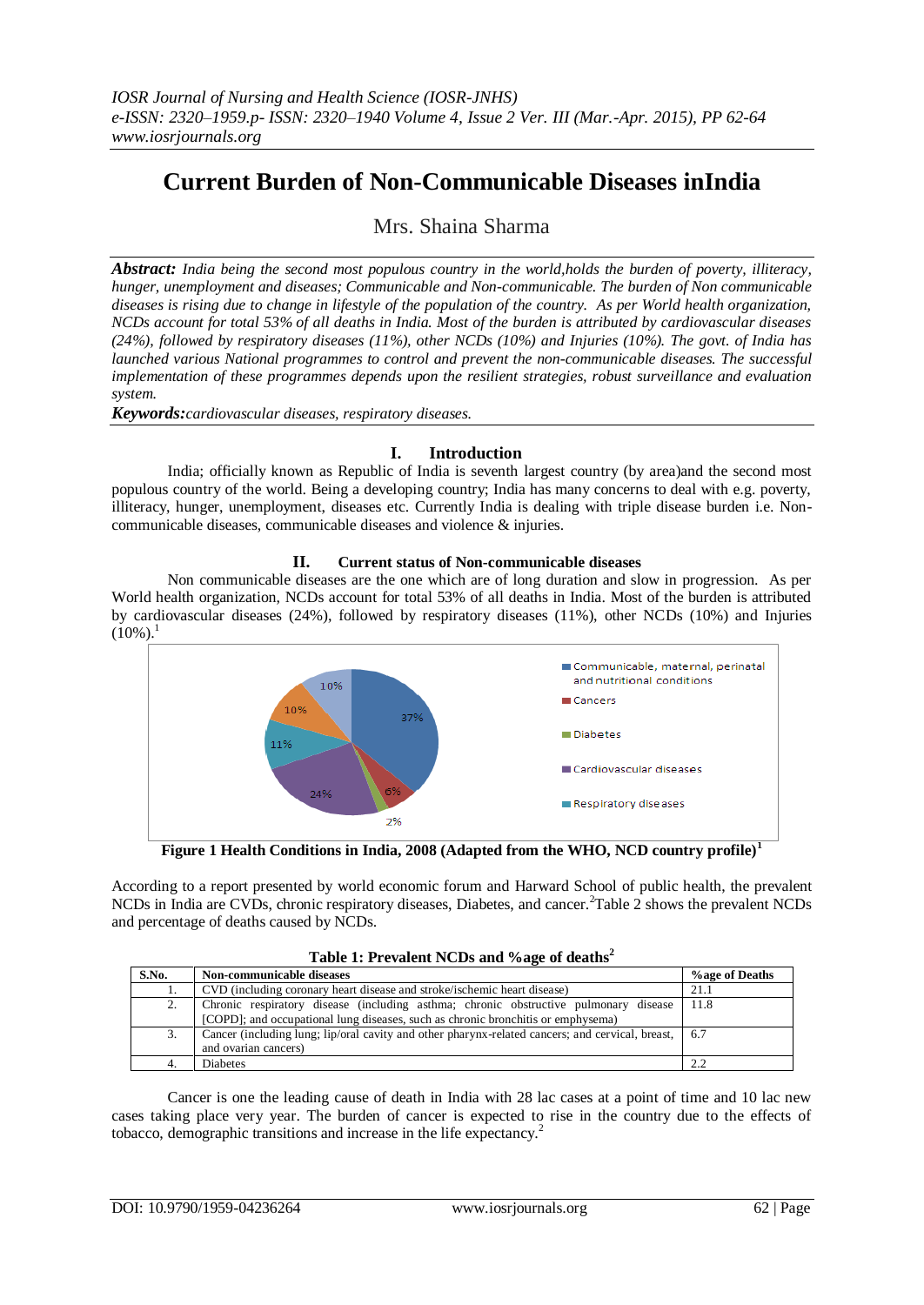Diabetes is another leading NCD in the nation. Estimated total number of people suffering with diabetes is 40.9 million in India and by 2025 it is expected to increase up-to 69.9 million. Diabetes accounts for 1.09 lakh deaths in a year. $<sup>2</sup>$ </sup>

Hypertension is a major risk factor for cardiovascular diseases. Hypertension is directly responsible for 57% of all stroke deaths and 24% of all coronary heart disease deaths in India. The cases of CVDs are expected to rise up to 741 lacs in  $2015.<sup>2</sup>$ 

Chronic obstructive pulmonary disease is responsible for high rate of mortality and morbidity across the world. In 2010, almost 24 million adults over the age of 40 in India had COPD. It is expected to increase to 32 million by  $2020.<sup>2</sup>$ 

The other conditions which contribute to the burden of non-communicable diseases are mental health conditions (schizophrenia, depression & bipolar disorder) and musculoskeletal disorders (Rheumatoid arthritis, osteoarthritis & gout).<sup>3</sup>

The non-communicable diseases are emerging due to the risk factors associated with it. The main risk factors which are associated with NCDs are tobacco use, harmful use of alcohol, lack of physical activity and poor diet.<sup>3</sup>Table 2&3 shows the risk factors(Behavioral & Metabolic respectively) associated with noncommunicable diseases and their prevalence.

#### **Table 2: Behavioral risk factors- Non-Communicable Diseases (WHO-2008 estimates)<sup>1</sup>**

| S.No.    | <b>Risk factor</b>            | Total $(\% )$ |
|----------|-------------------------------|---------------|
|          | Current daily tobacco smoking | 13.9          |
| <u>.</u> | Physical inactivity           | 14.0          |

#### **Table 3: Metabolic risk factors of Non-Communicable Diseases (WHO-2008 estimates)<sup>1</sup>**

| S.No. | <b>Risk factor</b>    | Total $(\% )$ |
|-------|-----------------------|---------------|
|       | Raised blood pressure | 32.5          |
| ٠.    | Raised blood glucose  | 10.0          |
|       | Overweight            | 11.0          |
| 4.    | Obesity               | .9            |
|       | Raised cholesterol    | つつ            |

In addition to the above said risk factors for NCDs; Globalization and urbanization has also contributed to its burden. It has caused the nutritional transition in the country because of the availability of the commercial food. One another important factor causing the rise in NCDs is change in demographic profile of the country.<sup>3</sup>

A study conducted by Joy Kumar Chakma & Sanjay Gupta on"Lifestyle and Non-Communicable Diseases: A double edged sword for future India" showed that In India, 53% of the deaths in 2008 were due to NCDs (WHO). The cardiovascular diseases (CVDs) alone account for 24 percent of all deaths. The anticipated cumulative loss of national income due to NCDs mortality for India for 2006-2015 will be USD237 billion. By 2030, this productivity loss is expected to double. These major NCDs can be prevented through effective interventions by undertaking the lifestyle related modifiable risk factors.<sup>4</sup>

Total deaths (in thousands) caused by non-communicable diseases as per WHO (2008) estimates are 2967.6 and 2273.8 among males and females respectively. NCD deaths under the age of 60 years are 35.0% (Males) and 32.1% (Females). Table 4 shows the mortality caused by Non-Communicable diseases.<sup>1</sup>

| S.No.            | Non communicable diseases            | Age-standardized death rate per 100 000 |         |
|------------------|--------------------------------------|-----------------------------------------|---------|
|                  |                                      | Males                                   | Females |
|                  | All NCDs                             | 781.7                                   | 571.0   |
| <u>.</u>         | Cancers                              | 78.8                                    | 71.8    |
| $\mathfrak{I}$ . | Chronic respiratory diseases         | 178.4                                   | 125.5   |
| 4.               | Cardiovascular diseases and diabetes | 386.3                                   | 283.0   |

**Table 4: Non-Communicable diseases mortality (WHO-2008 Estimates)<sup>1</sup>**

#### **III. National response to NCDs**

The various states of India have started with several vertical programmes to prevent and control the NCDs with the support of Govt. of India. Earlier the programmes for cancer, blindness and mental were started. Now the new programmes focus on CVDs, Diabetes, Stroke,Tobacco control, deafness, trauma, burns, Fluorosis and geriatric problems.

### **IV. Conclusion**

The burden of the non-communicable diseases and the mortality caused by the same is expected to rise unless and until considerable initiatives are not taken to control NCDs. To decrease the burden of noncommunicable diseases; The Ministry of health and family welfare, Govt. of India has launched the National